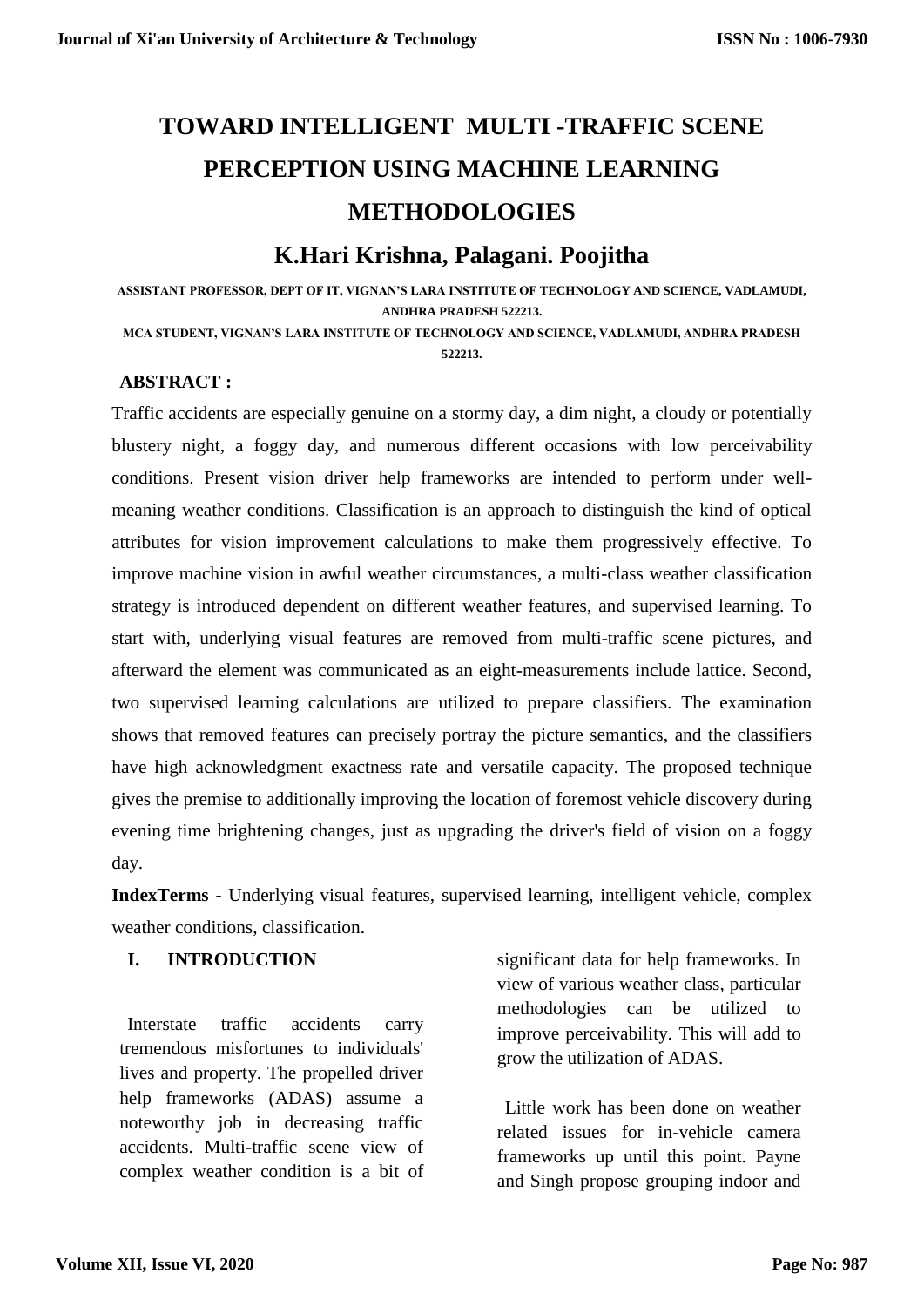open air pictures by edge power [1]. Lu et al. propose a radiant and shady weather classification technique for single open air picture [2]. Lee and Kim propose force bends masterminded to classfy four haze levels by a neural system [3]. Zheng et al. present a novel system for perceiving distinctive weather conditions [4]. Milford et al. present vision-based synchronous confinement and mapping in changing outside conditions [5]. Recognizing basic changes of situations while driving is a significant undertaking in driver help frameworks [6]. Liu et al. propose a dream based horizon recognition calculation under picture splendor varieties [7]. Fu et al. propose programmed traffic information assortment under fluctuating lighting conditions [8]. Fritsch et al. use classifiers for distinguishing street territory under multi-traffic scene [9]. Wang et al. propose a multi-vehicle recognition and following framework and it is assessed by roadway video caught in an assortment of brightening and weather conditions [10]. Satzoda and Trivedi propose a vehicle identification technique on seven diverse datasets that caught differing street, traffic, and weather conditions [11].

# **II. LITERATURE SURVEY**

Programmed distinguishing and including vehicles in unsupervised video on interstates is a difficult issue in PC vision with significant commonsense applications, for example, to screen exercises at traffic crossing points for recognizing blockages, and afterward foresee the traffic/of which

helps with managing traffic. Physically auditing the enormous measure of information they produce is regularly unfeasible.

H.S. Mohana [45-47] ET.AL., built up another methodology in identifying and including vehicles in day condition by utilizing ongoing traffic motion through differential procedures. Checking object pixel and foundation pixel in an edge prompts the traffic transition estimation. The fundamental thought utilized is variety in the traffic motion thickness because of quality of vehicle in the scene. In this paper a basic differential calculation is structured and tried with vehicle location and tallying application. Traffic motion estimation will assume imperative job in actualizing vehicle discovery and tallying plan. Constant unique scene examination has become significant angle as the expansion in video investigation. The method created is having straightforward factual foundation. Dynamic choice of pictures from the arrangement is actualized effectively so as to decrease the calculation time. The planned method are assessed such a 20 diverse video groupings and weighed altogether with basic certainty measures. To make the plan enlightenment invariant, a segment of the foundation is taken as reference, which won't be influenced by the traffic stream. Edge is fixed and used to segregate the low, medium and high traffic transition. There is a plot for traffic transition thickness; it's fundamentally 1% motion thickness versus number of edges scene, at that point there is a motion change as indicated by vehicle size. Clearly if there is large vehicle (or item), there is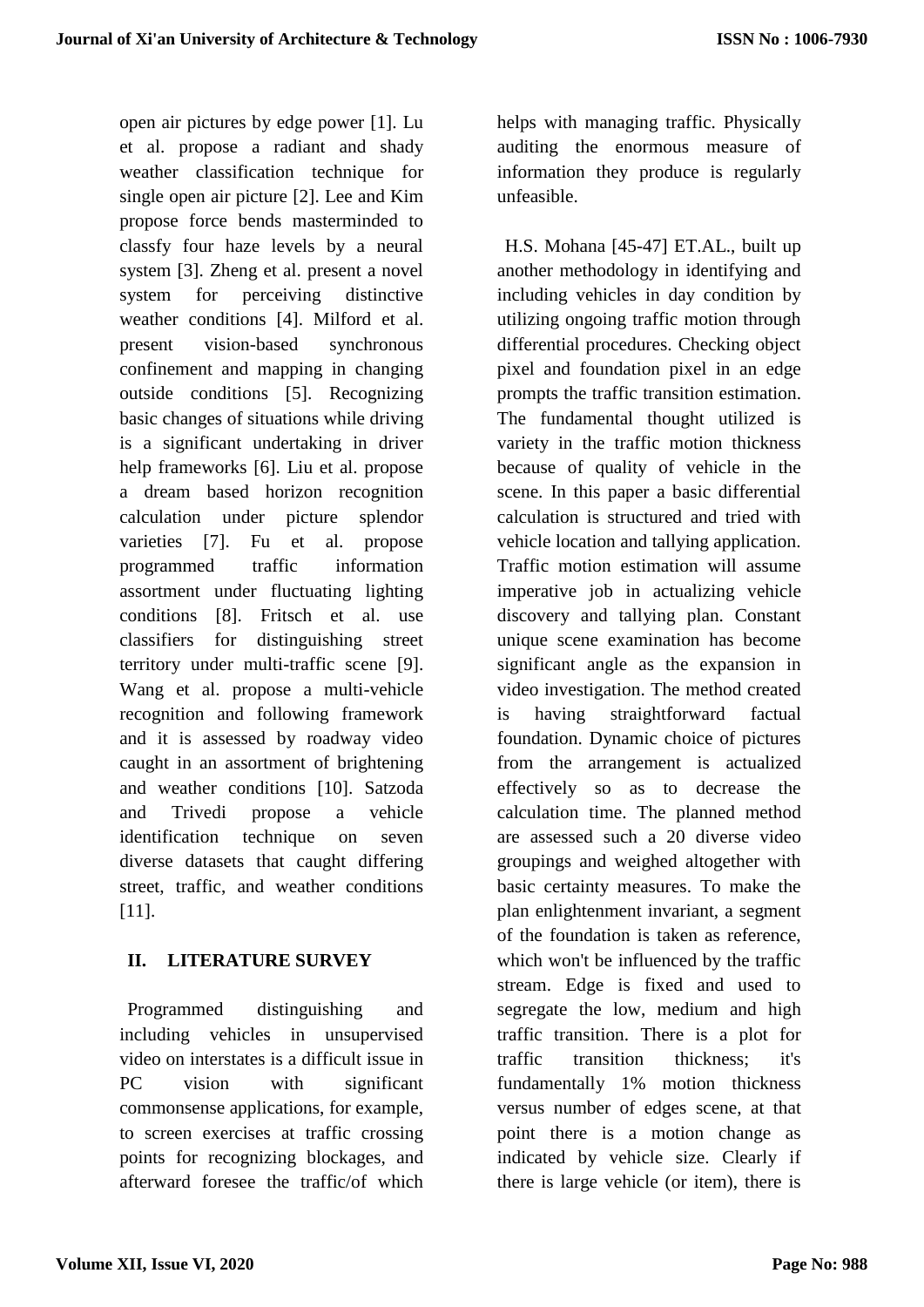most extreme or if there is little vehicle (or article), there is least measure of motion (white pixels.

Laura Munoz ET.AL., [50] proposed a framework to appraise traffic thickness with the cell transmission model. This uses cell densities as state factors rather than cell inhabitances, and furthermore acknowledges non uniform cell lengths, and permits clogged condition to be kept up at the downstream limit of a displayed road area. Utilizing cell densities rather than cell inhabitances licenses to incorporate lopsided cell lengths, which prompts more prominent adaptability in parceling the expressway.

Tomas Rodriguez ET.AL., [51] proposed a framework on continuous traffic checking; the framework is selfversatile and can work self-governingly for extensive stretches of time, for example no concealed boundaries to be balanced. It acts in all weather condition and consequently chooses the suitable calculation for day, night and progress periods. The framework is vigorous against quick and moderate enlightenment changes and can adapt to since quite a while ago broken shadows, and shadows from equal roadways. Conventional camera developments (for example wind vibrations) scarcely influence its exhibition on the grounds that the framework is open minded against fleeting following mistakes and exacting requirements are utilized to recognize the vehicles. They additionally give a sufficient treatment of impediments and substantial vehicles, and acquired sensible outcomes in thick traffic. A thorough investigation of the

operational condition; a powerful alignment and picture correction strategy; a unique division approach, supplemented with an imaginative technique for the programmed choice of the division boundaries; a location and following methodology uncommonly intended for traffic situations .In late exploration, the Hidden Markov model was utilized in characterizing the traffic clog state consequently.

Another methodology is utilizing a static Support Vector Machine (SVM) way to deal with model the traffic stream progressively. Contrasted and the HMM approach, the SVM approach rearranges both preparing and testing procedures and offers a severe ongoing procedure. Shockingly, comparative with a HMM approach, the static SVM couldn't work effectively on a video grouping with inconsistencies in its experience, for example, a static shadow. Also, the entire procedure required certain tremendous number of preparing tests to accomplish great execution. Then again, a foundation demonstrating approach has been generally utilized in shadow identification and can supplement a traffic thickness estimation process. Be that as it may, it is dangerous under various weather conditions, fast changing brightening and traffic clog.

#### **III. PROPOSED SYSTEM**

**SUPERVISED LEARNING CLASSIFICATION ALGORITHMS**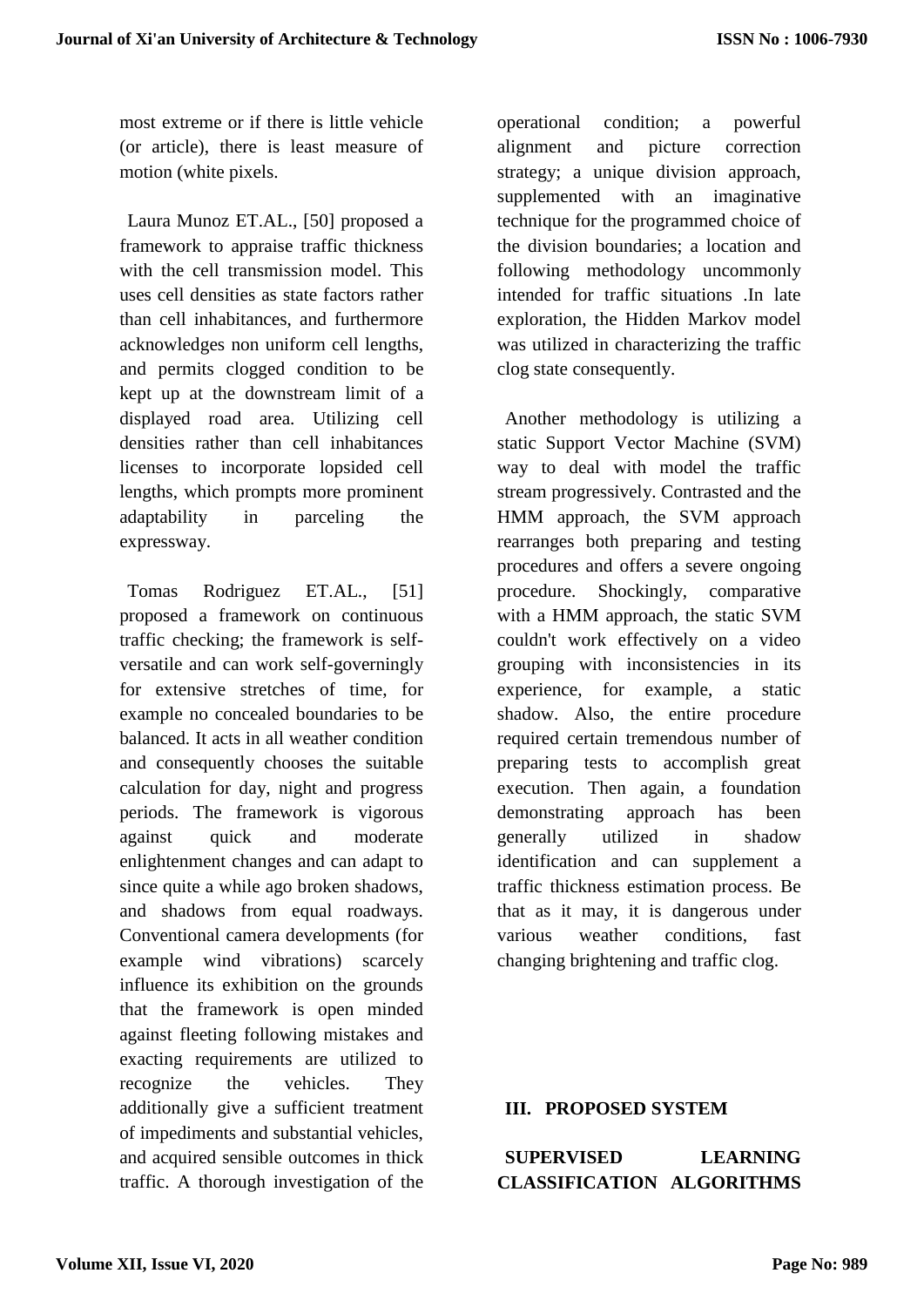In Section III, each picture will be changed into a learning sack by separating eight features. After separated worldwide features, AI classification approaches come into activity. In late ten years, an assortment of example acknowledgment techniques have been proposed and demonstrated is valuable. Maji et al. propose added substance piece svms for classification. A histogram crossing point bit and bolster vector machine classifiers are introduced for picture classification. A profound neural systems picture discovery was introduced. A survey paper about shortcoming and blunder resilience in neural system was introduced. Another new related technique was introduced. A BP-NN and improved-adaboost calculation was introduced.

For our situation, the classes relate to weather circumstances which we separate into {clear weather, light downpour, substantial downpour, night without road light, cloudy, stormy night, foggy day}. Subsequently, the issue of classification can be thought of as discovering some capacity f that maps from descriptor space C into the classes  $F$ .

In this segment, BP organize is utilized to prepare a classifier. The sigmoidal capacity is picked by test regular parts work. The quantity of emphasess is 10000, the learning rate is 0.1 and the objective worth is 0.00004. The particular strategy include: Firstly, an aggregate of 60 pictures are haphazardly chosen from every class street condition picture. Besides, so as to build the preparation include set T, eight

worldwide underlying visual features are extricated from 600 pictures. Thirdly, so as to build the test highlight set V, eight underlying visual features were extricated from the staying 600 pictures. Test outcome is appeared in Fig.4. The X pivot speaks to the 600 test pictures, and the Y hub speaks to the 10 classifications traffic scene. BP arrange acknowledgment precision rate can arrive at 87.5% when the quantity of shrouded neurons at 240.

In the first place, inferable from the depiction of multi-traffic scene street pictures, underlying visual properties (shading qualities, surface) characteristics, edge features) are gotten from multi-traffic scene pictures and afterward the features spoke to as eightdimensional item grid. The subject of classification of traffic scene is turning into the focal point of supervised learning. Offer a framework that uses photos' textural material to encourage the transformation and colorization of hues. To expand perceivability, recommend an upgraded EM approach for transmitting explicit hues from a scope of source photographs to an objective picture, giving a multi vehicle recognizable proof and GPS beacon that is tried by roadway film recorded in various lighting that weather conditions.

Picture highlight extraction is the reason venture of supervised learning. It is isolated into worldwide element extraction and nearby element extraction. In the work, we are keen on the whole picture, the worldwide element depictions are appropriate and helpful for comprehend complex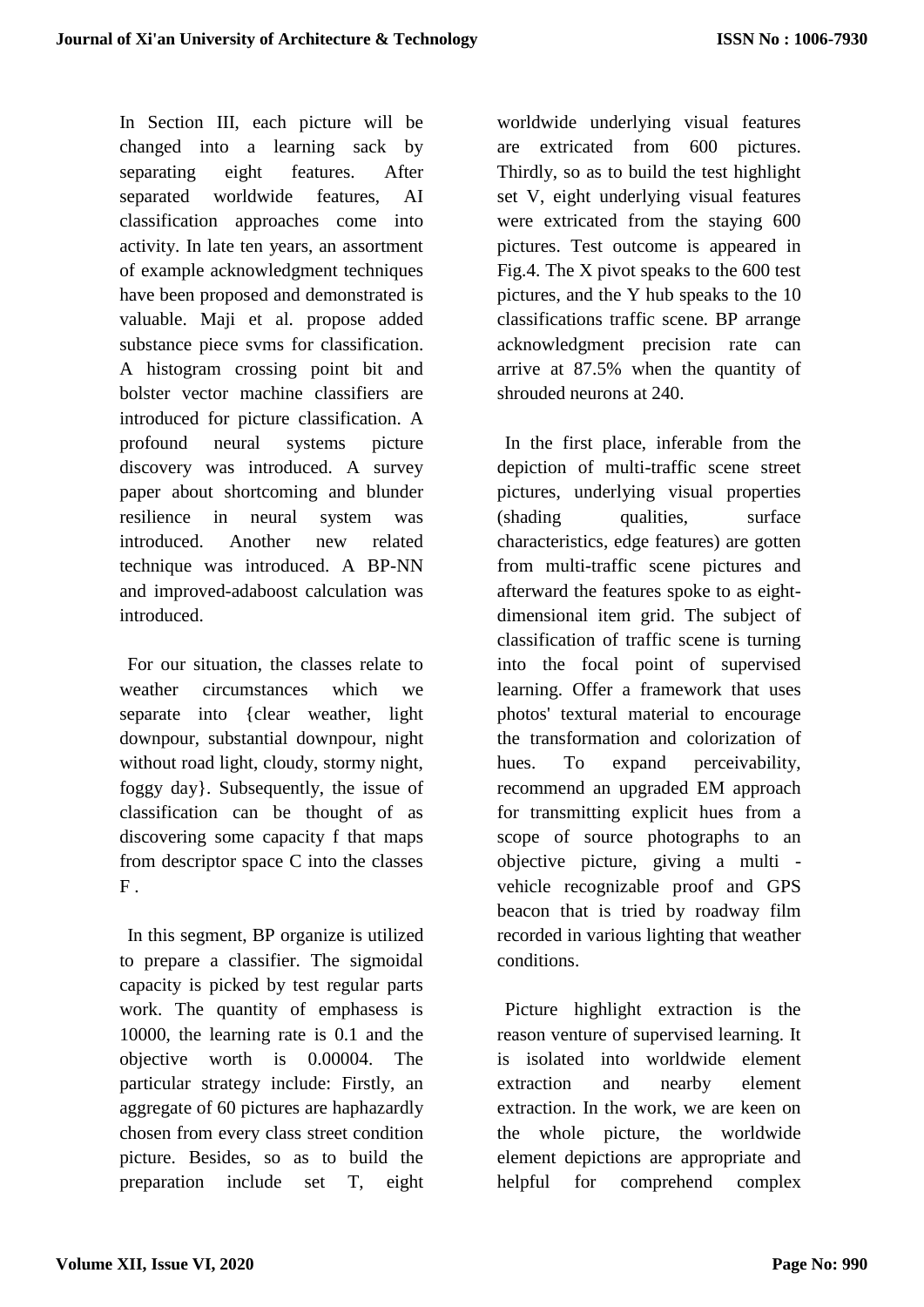picture. In this manner, multi-traffic scene observation progressively worried about worldwide features, for example, shading dispersion, surface features open air conditions. Propose night picture upgrade technique so as to improve evening driving and lessen backside accidents. Present a powerful evening time vehicle recognition framework dependent on picture upgrade. Present a picture upgrade calculation for low-light scenes in a situation with lacking brightening.

Present single picture dehazing by utilizing of dull channel model. Present a novel histogram reshaping procedure to make the shading picture increasingly instinctive. Present a system that utilizes the textural substance of the pictures to manage the shading move and colorization. So as to improve perceivability.Propose a vehicle detection method on seven different weather images that captured varying road, traffic, and weather conditions. So reduce the traffic and accident issues.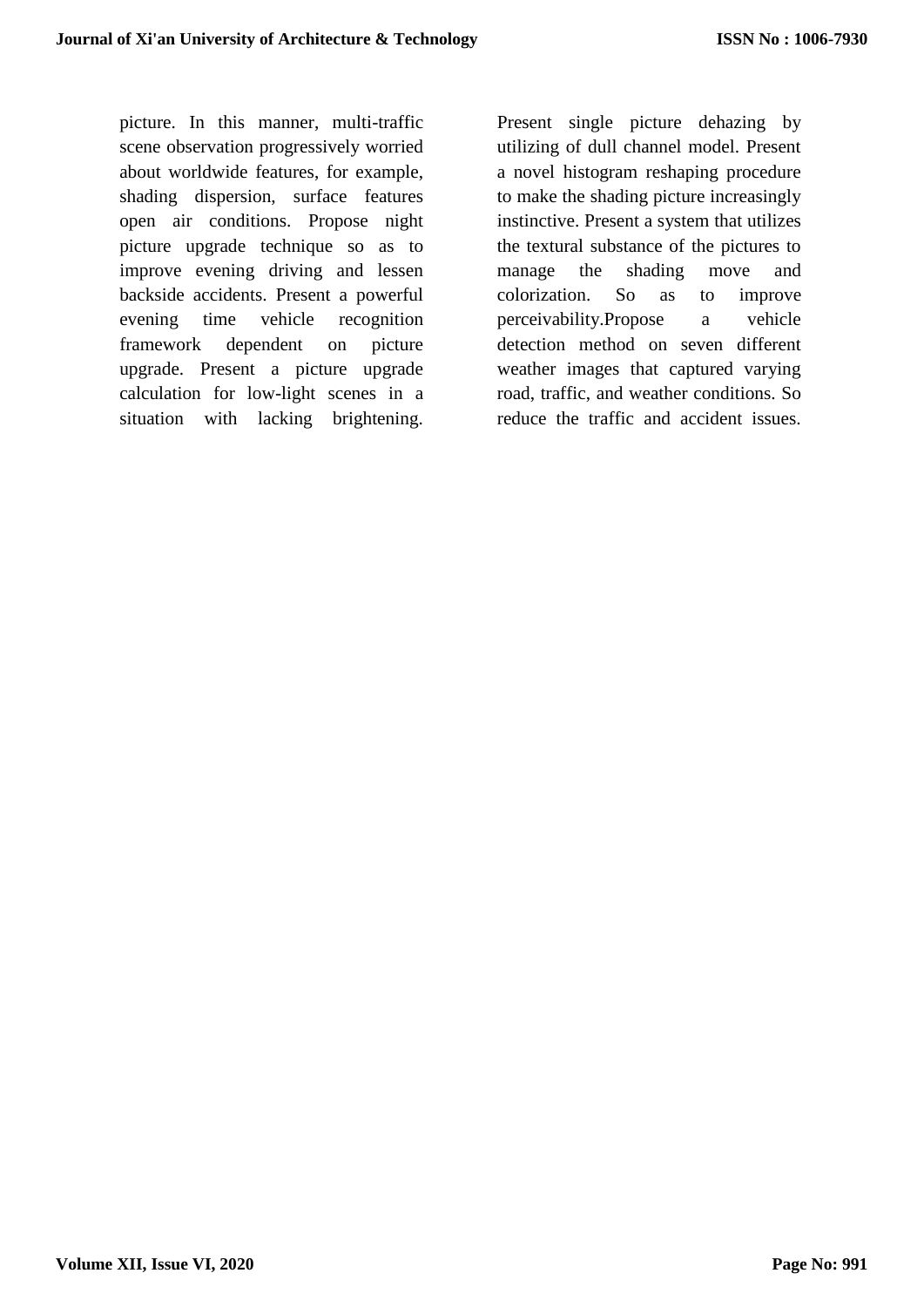

#### **FIGURE 2.**

Multi-traffic scene classification algorithm flow framework diagram

In this proposed framework, we center around anticipating the weather utilizing AI calculations like help vector Machine classifier and PNN classifier. In this proposed framework, we had the option to prepare the machine from the different properties of information focuses from the past to make a future expectation. We took information from low vision zones to prepare the model. We significantly utilized AI libraries to take care of the

issue. The first was pandas, which was utilized to clean and control the information, and preparing it into a structure for investigation.. The informational index we utilized was from the different territories, pictures are gathered from the open database accessible on the web, Some of information was utilized to prepare the machine and the rest a few information is utilized to test the information.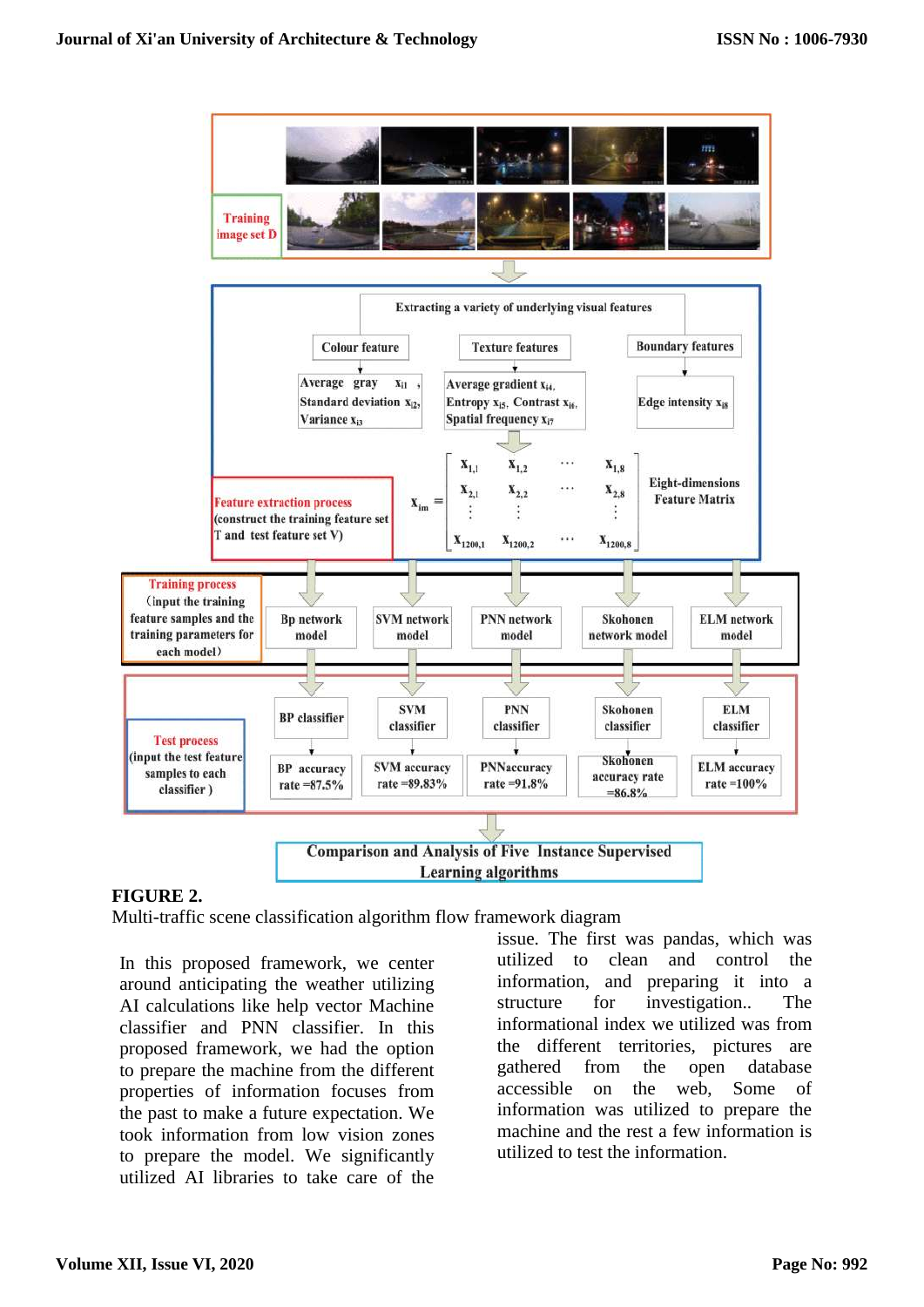The fundamental methodology of the supervised learning model is to get familiar with the examples and connections in the information from the preparation set and afterward imitate them for the test information. We utilized the python pandas library for information preparing which joined distinctive datasets into an information outline. The crude information makes us to set up the information for highlight ID. The greater part of the information is utilized for preparing and a portion of the information can be utilized for testing .in light of the acquired prepared informational acquired prepared informational collection weather stick be anticipated.

# **FRAMEWORK ARCHITECTURE**

The initial phase in this is assortment of crude information from the different sources and the information of the association. From the crude information we can separate the traits which are utilized for the forecast. After extraction, we can prepare the information model utilizing these past datasets. Here we should give Testing data(input) to information explanatory instrument it will contrast information and the prepared information and gives the Predicted cost as yield to us.

## **ALGORITHAM**

We utilized the python pandas library for information preparing which consolidated diverse datasets into an information outline. The crude information makes us to set up the information for highlight distinguishing proof.. We additionally evaluated the precision by utilizing the forecasts for the test set and the real qualities.

Step1:Importing Data control library records.

/Pandas

Step2: preprocessing

I. convert rgb to dark shading picture

ii. noise evacuation Step3: Feature Extraction

i. feature represention Such as, shading features, surface features and edge features.

ii. average dark

iii. standard deviation

iv. varianceaverage inclination

vi. spatial recurrence

vii. edge force

Step4: Supervised learning calculations

I. each picture will be changed into a learning pack by separating features.

After removed worldwide and neighborhood features, AI classification approaches come into activity.

ii. A histogram crossing point part and bolster vector machine classifiers are introduced for picture classification

iii. PNN are determined by neurons, the models are unique. Another capacity is utilized to make the BP organize and another pnn work is utilized to make a probabilistic neural system.

Step5: figure include esteem i.e., ACCURACY, PRECISION AND RECALL

Step6: anticipate and identify the precision of traffic.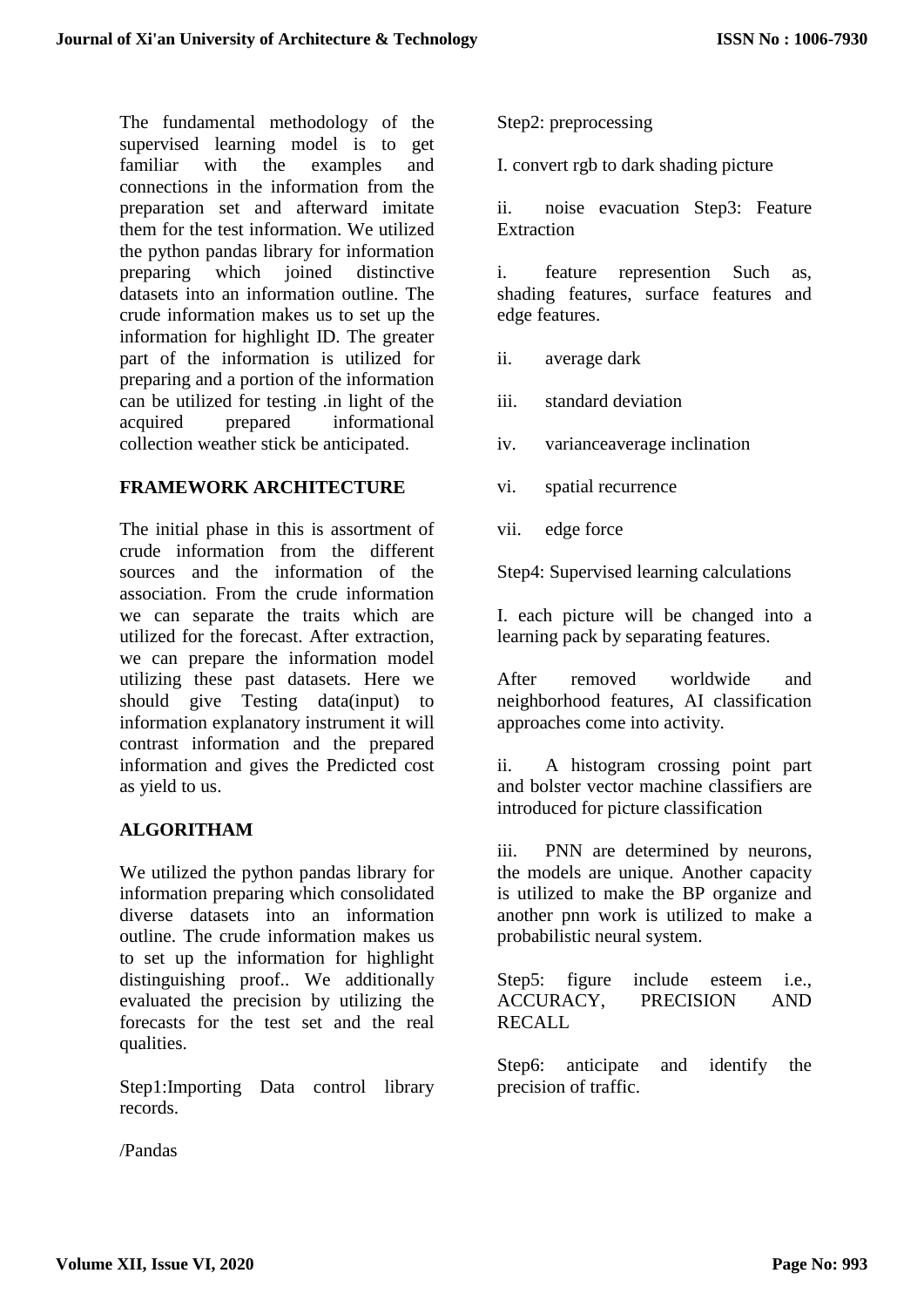# **CONCLUSION**

This undertaking entitled "Multi-traffic scene discernment utilizing Machine Learning " is helpful in anticipating precise weather conditions dependent on pictures like night, mist and stormy, and along these lines to manage their clients in like manner. The proposed framework is likewise helpful to lessen traffic issues and mishap issues. This causes at long last prompts the improvement of vision picture upgrade. This at last prompts the improvement of foresee and identify the exactness of traffic.

#### **REFERENCES**

- 1. C. Lu, D. Lin, J. Jia, and C.-K. Tang, ''Two-class weather classification,'' IEEE Trans. Pattern Anal. Mach. Intell., vol. 39, no. 12, pp. 2510–2524, Dec. 2017.
- 2. Y. Lee and G. Kim, ''Fog level estimation using non-parametric intensity curves in road environments,'' Electron. Lett., vol. 53, no. 21, pp. 1404–1406, Dec. 2017.
- 3. ] M. Milford, E. Vig, W. Scheirer, and D. Cox, ''Vision-based simultaneous localization and mapping in changing outdoor environments,'' J. Field Robot., vol. 31, no. 5, pp. 814–836, Sep./Oct. 2014.
- 4. H. Kuang, X. Zhang, Y. J. Li, L. L. H. Chan, and H. Yan, ''Nighttime vehicle detection based on bioinspired image enhancement and weighted scorelevelfeaturefusion,''IEEETrans.Intel l.Transp.Syst.,vol.18,no.4, pp. 927– 936, Apr. 2017.
- 5. O. Regniers, L. Bombrun, V. Lafon, and C. Germain, ''Supervised classification of very high resolution optical images using wavelet-based

textural features,'' IEEE Trans. Geosci. Remote Sens., vol. 54, no. 6, pp. 3722–3735, Jun. 2016.

- 6. Y. Liu, H. Li, and M. Wang, ''Single image dehazing via large sky region segmentation and multiscale opening dark channel model,'' IEEE Access, vol. 5, pp.
- 8890–8903, 2017.<br>7. T. Pouli and Pouli and E. Reinhard, ''Progressive color transfer for images of arbitrary dynamic range,'' Comput. Graph., vol. 35, no. 1, pp. 67–80, Feb. 2011.
- 8. B. Arbelot, R. Vergne, T. Hurtut, and J. Thollot, ''Local texture-based color transfer and colorization,'' Comput. Graph., vol. 62, pp. 15–27, Feb. 2017.
- 9. Y. Xiang, B. Zou, and H. Li, ''Selective color transfer with multisource images,'' Pattern Recognit. Lett., vol. 30, no. 7, pp. 682–689, May 2009.
- 10. R. M. Haralick, K. Shanmugam, and I. Dinstein, ''Textural features for image classification,'' IEEE Trans. Syst., Man, Cybern., vol. SMC-3, no. 6, pp. 610–621, Nov. 1973.
- 11. O. Regniers, L. Bombrun, V. Lafon, and C. Germain, ''Supervised classification of very high resolution optical images using wavelet-based textural features,'' IEEE Trans. Geosci. Remote Sens., vol. 54, no. 6, pp. 3722–3735, Jun. 2016.
- 12. G. Tian, H. Zhang, Y. Feng, D. Wang, Y. Peng, and H. Jia, ''Green decoration materials selection under interior environment characteristics: A grey-correlation based hybrid MCDM method,'' Renew. Sustain. Energy Rev., vol. 81, pp. 682–692, Jan. 2018.
- 13. X. Han, H. Wang, J. Lu, and C. Zhao, ''Road detection based on the fusion of Lidar and image data,'' Int. J. Adv. Robot. Syst., vol. 14, no. 6, p. 1, Nov. 2017.